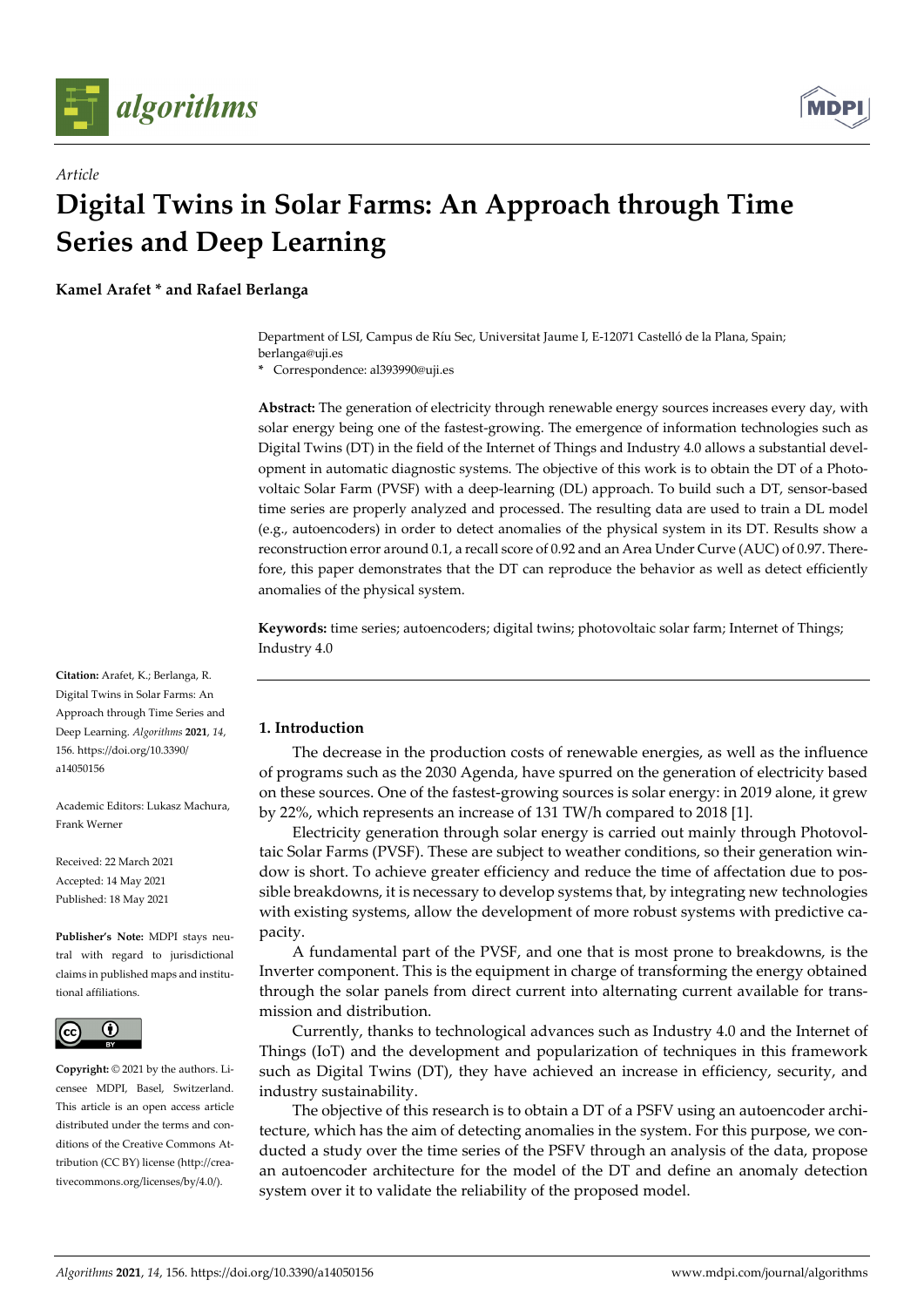The rest of the paper is organized into three sections. Section 2 describes the main theoretical foundations for solving the stated problem. In Section 3, we present a discussion of related work. In Section 4, we describe aspects of the analysis and development of the work are detailed. Section 5 describes a series of experiments is carried out with different data sets and an analysis of the results obtained is carried out. Finally, conclusions and future work are presented.

#### **2. Background**

In this section, time series are described, as well as some techniques used for their processing. In addition, the DL algorithms used for unsupervised learning are presented, and finally an outline is given of DTs, anomaly detection systems and their application in photovoltaic energy systems.

## *2.1. Time Series*

A time series is a succession of data observed in periods of time ordered chronologically [3]. These allow us to study the relationships between variables that change over time and their influence on each other. They can be classified as univariable and multivariable:

**Definition 1.** *A univariate time series*  $X = \{x_t\}_{t \in T}$  *is an ordered sequence of observations, where each observation corresponds to a time*  $t \in T \subseteq Z^+$  [2].

**Definition 2.** *A multi-variate time series*  $X = \{x_t\}_{t \in T}$  *is defined as an ordered sequence of kdimensional vectors, where each vector is observed at a specific time*  $t \in T \subseteq Z^+$  *and consists of*  $k$ *observations,*  $x_t = \{x_{1t}, ..., x_{kt}\}\$  [2].

There are multiple techniques for the analysis of time series to explore and extract important characteristics that allow a better understanding of the time series and identify possible patterns. These techniques can be grouped according to the domain in which they are applied as the time domain or frequency.

#### 2.1.1. Time Domain Analysis

In the time domain, statistical methods are relevant. Characteristics such as the mean, standard deviation and variance provide us with information on the trend, stability and probabilistic distribution of a signal.

Other more sophisticated techniques, such as kurtosis, skewness, and correlation, are used to understand the normality of a signal, as well as the relationships between this and other signals. We briefly detail these techniques as follows:

- Kurtosis provides information on the shape of the distribution [3].
- Skewness indicates the asymmetry of the distribution, with negative values indicating a bias to the left and positive values indicating a bias to the right [3].
- Correlation measures the linear relationship between the signals, and it is widely used to detect highly correlated signals to perform dimensionality reduction [4].

The application of these techniques in combination with smoothing techniques achieves a better representation of the sensor signals, improving the performance of the pattern recognition algorithms. There are different smoothing techniques, including exponential, logarithmic, and exponential decay, among others. The objective of these methods is to clean the signals from noise.

Other techniques that allow us to carry out an in-depth study of time series in the time domain are the seasonal decomposition, auto-correlation function, partial autocorrelation and the autoregressive models, such as moving average, autoregressive moving average and integrated autoregressive moving average. Each of these techniques provides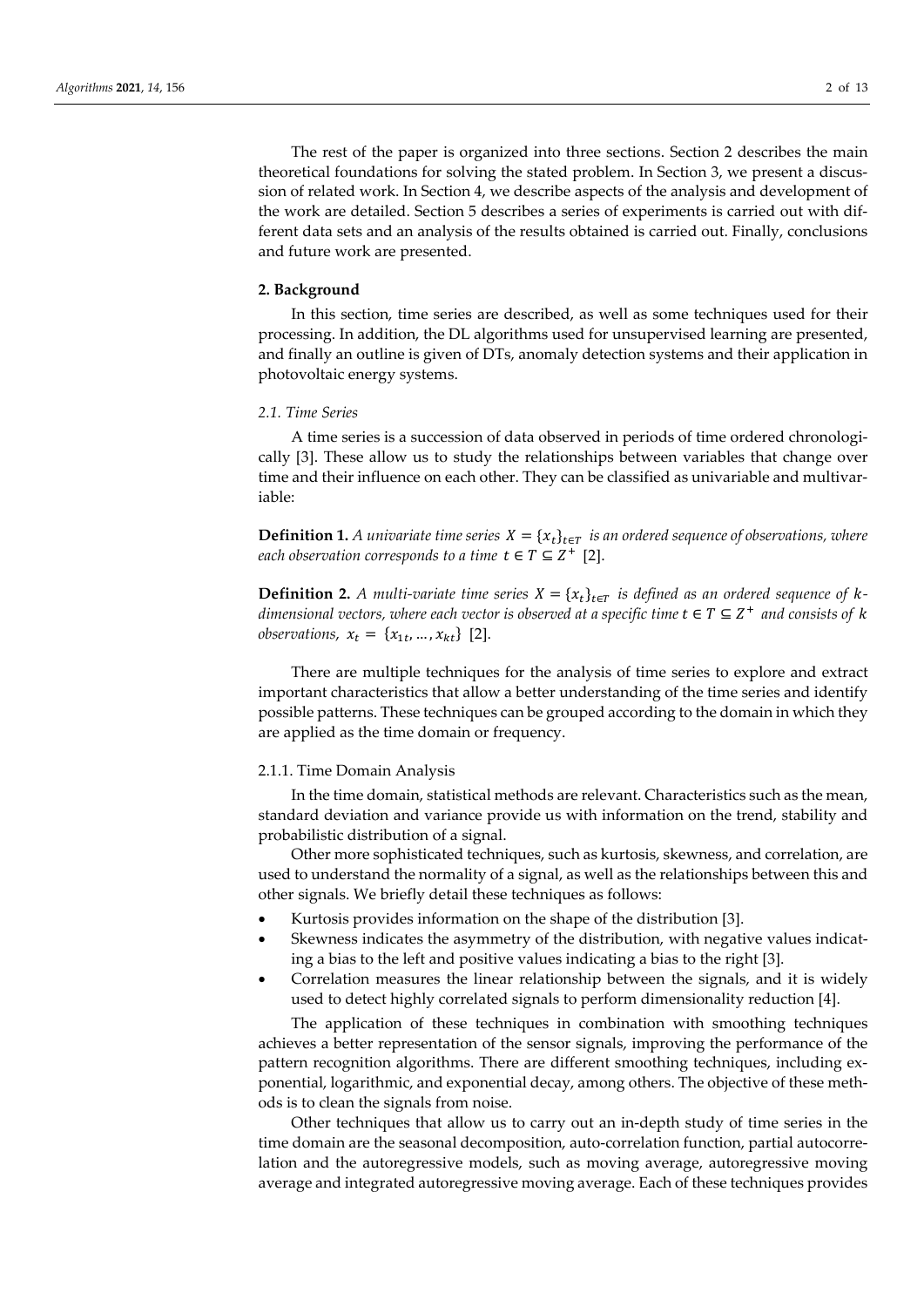us information about the predictability of the time series, such as the influence of random processes or the linearity and influence of previous values.

#### 2.1.2. Frequency Domain Analysis

Time series are usually signals with a high presence of noise, which are not easy to treat using time-domain techniques. For this reason, an analysis in the frequency domain is recommended. The Fourier transform allows us to detect noise by decomposing the signal and observe the resulting frequency spectrum.

Some of the techniques that allow analysis in the frequency domain are:

- Amplitude vs. frequency: allows observing the frequency response of a signal, which helps to detect the presence of noise at low or high frequencies.
- Spectrogram: shows the strength of a signal over time of the frequencies in the signal. It allows detecting the presence of harmonics in the signal.

In the frequency domain, the application of a filtering process is widely used to eliminate the presence of noise. Among the most used filters are the Butterworth and Chebyshev [5,6].

## *2.2. Deep Learning*

Within the field of DL [7], convolutional networks (CNNs) [8] have demonstrated their effectiveness in multiple problems like object recognition, image segmentation and classifying sequences. Other popular neural network architectures are the recurrent ones, like LSTM (long short-term memory) [9], which are able to learn patterns hidden in time series. Several studies have shown the efficacy of both in the detection of anomalies [10,11].

Another DL family widely used for time series is the autoencoders. These are deep neural networks that use a non-linear reduction of dimensionality to learn the representations of the data in an unsupervised way. In this way, the network can "self-learn" the optimal parameter representation that the data set represents. This functionality has found extensive use in different applications, one of them being anomaly detection [7]. By using normal data for training, the autoencoder can learn the correct representations of a system, minimizing the reconstruction error and, in turn, using it as an anomaly evaluation criterion. As a result, autoencoders are able to detect anomalies in a simple way.

# 2.2.1. Recurrent and Convolutional Networks

A convolutional neural network is a neural network in which a convolution operation is used instead of matrix multiplication operations in at least one of its layers [7]. These networks, by combining convolutional layers, pooling layers and dense layers, can correctly capture the spatial-temporal interdependencies of the provided samples.

A brief description of the main layers of a CNN is as follows:

- Convolutional Layer: In this layer, a convolution operation is applied to its input by means of a kernel to extract a map of characteristics. It can be denoted as  $s(t)$  =  $\sum_{\alpha=-\infty}^{\infty} x(\alpha)w(t-\alpha)$ , where x is the input and w the kernel, and the output can be referred to as a feature map. It presents as main parameters the number of filters to apply and the size of the kernel.
- Pooling layer: A pooling function is applied by replacing the network output at a certain location with a statistical summary of nearby points. This operation helps to make the representation invariant to small variations in the input.
- Dense or fully connected layer: This layer operates on a flattened input, where each input is connected to all neurons. They are usually used at the end of the convolutional architecture and are used with the aim of optimizing the score of the classes.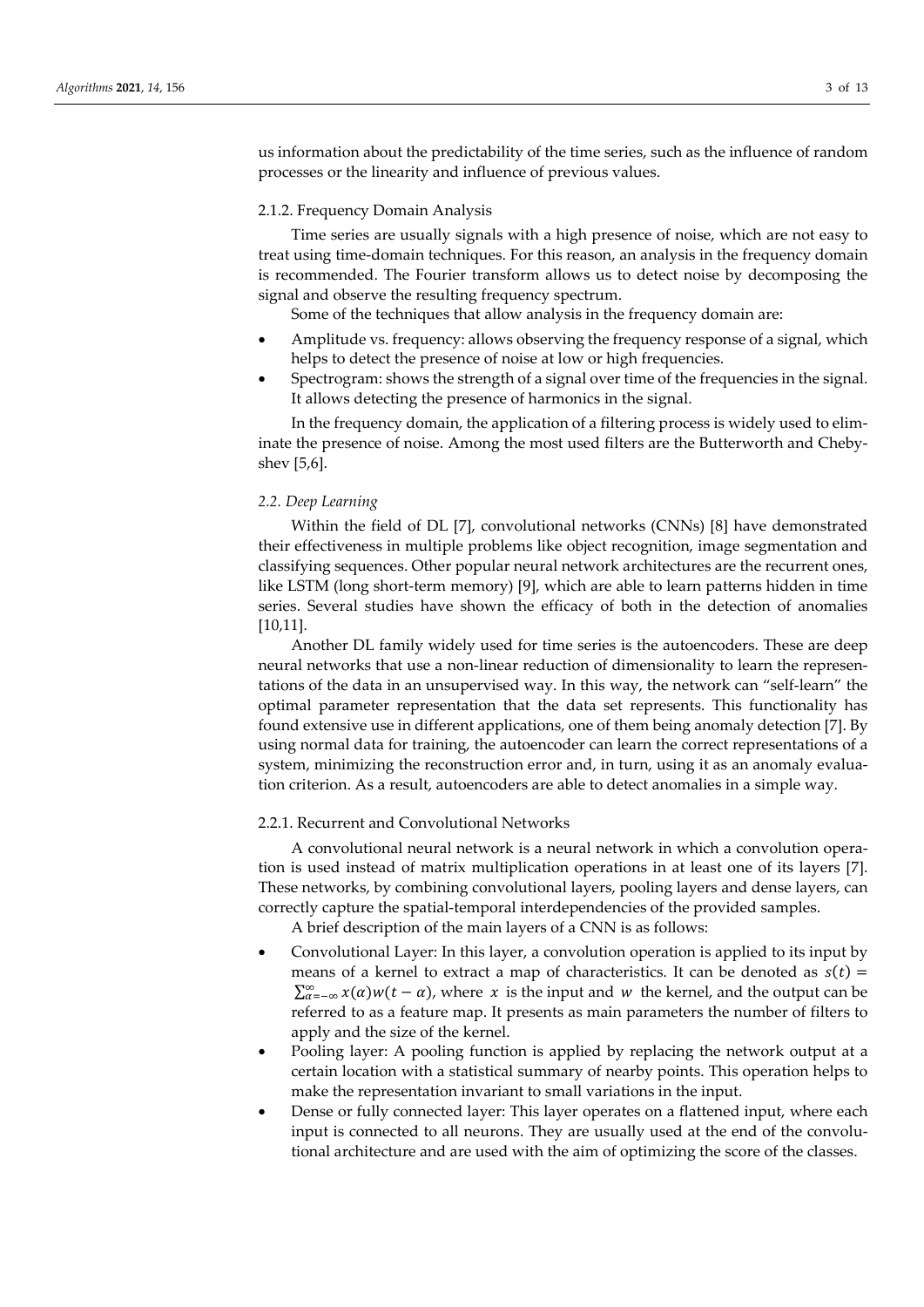Proposed by Hochreiter and Schmidhuber [9], LSTMs avoid gradient fading by including a so-called "state cell", the information of which is carefully regulated by structures called gates. The gates can be denoted as  $\Gamma = \sigma(W_{x^t} + U_{a^{t-1}} + b)$ , where W, U, b are specific coefficients of the gate and  $\sigma$  is the sigmoid function.

The dependencies between the state  $c^t = \Gamma_u \tilde{c}^t + \Gamma_f \tilde{c}^{t-1}$  are such that the vector with the new values of the state cell  $\tilde{c}^t = \tanh(W_c[\Gamma_r a^{t-1}, x^t] + b_c$  and activation  $a^t$ , where  $\Gamma_u$  is the update gate,  $\Gamma_r$  is the relevance gate,  $\Gamma_f$  is the forgetting gate,  $\Gamma_o$  is the exit gate and  $W_c$ ,  $b_c$  are coefficients of the state cell.

## 2.2.2. Autoencoders

An autoencoder is defined as a neural network trained to replicate a representation of its input to its output [7]. Internally, it consists of two parts: an encoder function  $h =$  $f(x)$  that encodes the set of input data in a representation of it, usually of a smaller dimension, and a decoder function  $r = g(h)$  that performs the input reconstruction through this representation, trying to decrease the reconstruction error (*RE*):

$$
RE(i) = \sqrt{\sum_{j=1}^{D} (x_j(i) - \hat{x}_j(i))^2}
$$
 (1)

The learning process can be defined with a loss function to optimize  $L(x, g(f(x)))$ [7].

One limitation of autoencoders is that although they achieve a correct representation of the input, they do not learn any useful characteristics from the input data. To avoid this, a regularization method is added to the encoder by modifying the loss function  $L(x, g(f(x))) + \Omega(h)$ . This allows it not only to decrease the reconstruction error but also to learn useful features.

Autoencoders make it possible to develop an architecture that can reconstruct a reliable representation from an input set and in turn can learn relevant characteristics about it [12]. In our case, they can be used as a basis to obtain the digital representation of a system through the learning of their historical data.

#### *2.3. Digital Twins*

Multiple definitions of the Digital Twin have emerged since the term was first coined by Grieves [13]. In the study carried out by Fuller [14] and Barricelli [15], several of these definitions are addressed, and through them, we can reach the conclusion that a Digital Twin is nothing more than the digital replica of an object or physical system, constantly evolving through a connection to the physical system.

The development of technologies such as Big Data, IoT and Industry 4.0, as well as the use of AI, have allowed the development of DTs through the implementation of databased models using both machine and deep learning algorithms [16]. These data-driven models present an alternative where less expert knowledge is required for their implementation.

The use of DL algorithms to obtain DT from a physical system has been widely studied, with autoencoders [17] being one of the most useful. This is mainly due to its ability to build representations based on linear or non-linear relationships, as well as features present in its input.

Detection of anomalies is one of the main DT applications. By comparing the DT data obtained in normal behavior, the DT can determine if a deviation occurs in the physical system that is a symptom of the occurrence of an anomaly [18,19].

#### *2.4. Anomaly Detection*

From a statistical point of view, we can say that an anomaly is an outlier in a distribution [18]. These can be classified into three types of anomalies: specific, contextual or collective anomalies [19].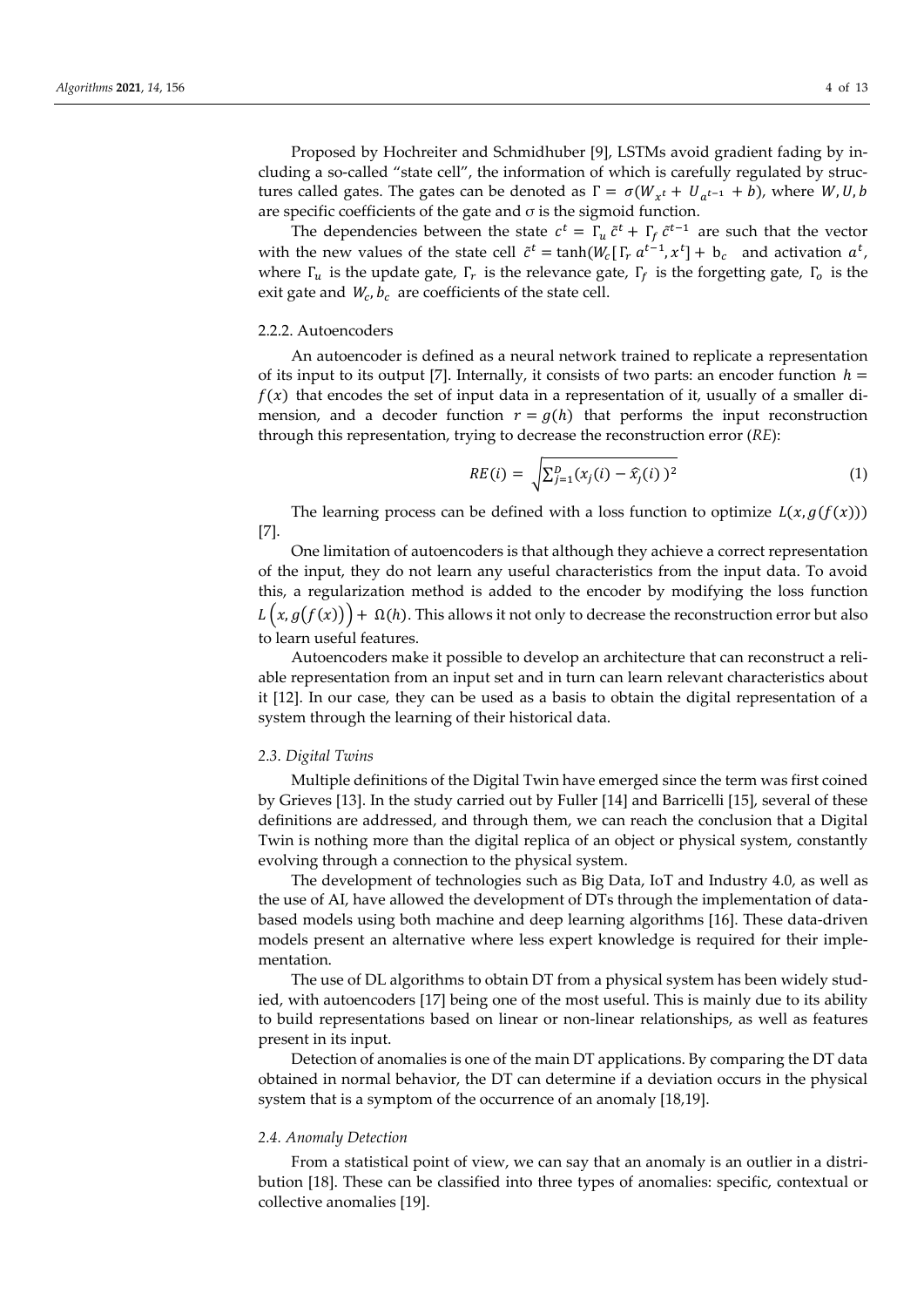When the detection system is supervised, the use of machine learning has proven its effectiveness. This performance of machine learning algorithms declines when it is necessary to capture complex structural relationships in large data sets [18].

For the analysis of multi-variable and high-dimensionality sets, studies such as that of Blázquez-García [2] or that of Chalapathy [18] show that by using deep learning techniques, these complex structural relationships can be captured in data sets with those characteristics. Among these techniques are autoencoders. There are several studies that use autoencoders for anomaly detection [20–23]. However, there are few studies that link its use in obtaining a DT for anomaly detection [15] in PVSF. The study developed by Booyse [17] demonstrates the effectiveness in the diagnosis using deep learning techniques to obtain a DT and its subsequent use in the detection of possible faults.

For the detection of anomalies in sets such as the one described above, three detection techniques are mainly used: sequential, spatial and graphic detection [19]. Sequential detection is applied to sequential data sets (e.g., time series) to determine the sub-sequences that are anomalous [24].

These detection techniques vary in their implementation and criteria according to the application domain. One of the most general methods used to determine an abnormal value or score is by calculating the *RE* [18]. By using a training set with normal samples, the minimum *RE* is obtained, which is used as the anomaly threshold, to obtain the assessment of either the anomaly or its labels.

#### **3. Related Work**

The study developed by Castellani [25] demonstrates its use in order to obtain the DT to both generate normal data in order to simulate the system to be studied and later use it to detect anomalies.

In the study carried out by Harrou [26], authors apply a model-based approach to generate the characteristics of the photovoltaic system studied. This type of approach presents the drawbacks of the need to have a level of expert knowledge in the photovoltaic system, and it does not take advantage of the availability of information provided by SCADA systems.

Studies based in deep learning methods are gained more attention. Other studies like De Benedetti [27] or Pereira [28], authors present approaches based on Deep Learning models (the first based on Artificial Neural Networks and the second on Variational Recurrent Autoencoders), with the aim of obtaining models to detect anomalies in photovoltaic systems. These studies obtained good results but are limited to uni-variable series, which does not capture all the possible relationships between the signals of the system to be studied.

Jain [20] carried out a study of the use of a DT for fault diagnosis in a PVSF but through a mathematical modeling. Unfortunately, there are very few studies that carry out an analysis using a data-based approach.

In our study we intend to carry out the approach from a multi-variable perspective in order to be able to obtain the DT of a PVSF inverter using an autoencoder architecture by combining convolutional and recurrent layers to better capture the relationships between the time series obtained from the inverter. The contributions of this paper are summarized as follows:

- Obtain a DT from a PVSF using a data driven approach.
- Using the obtained DT for anomaly detection using two different methods.

#### **4. Methodology**

This section details the entire analysis and implementation process that has been carried out in this paper. First, the data set was extracted from the Sunny Central 1000CP XT Inverter, manufacturer CR Technology Systems, Trevligio, Italy. Next, pre-processing was done to decrease the dimensionality. Subsequently, an analysis of characteristics in the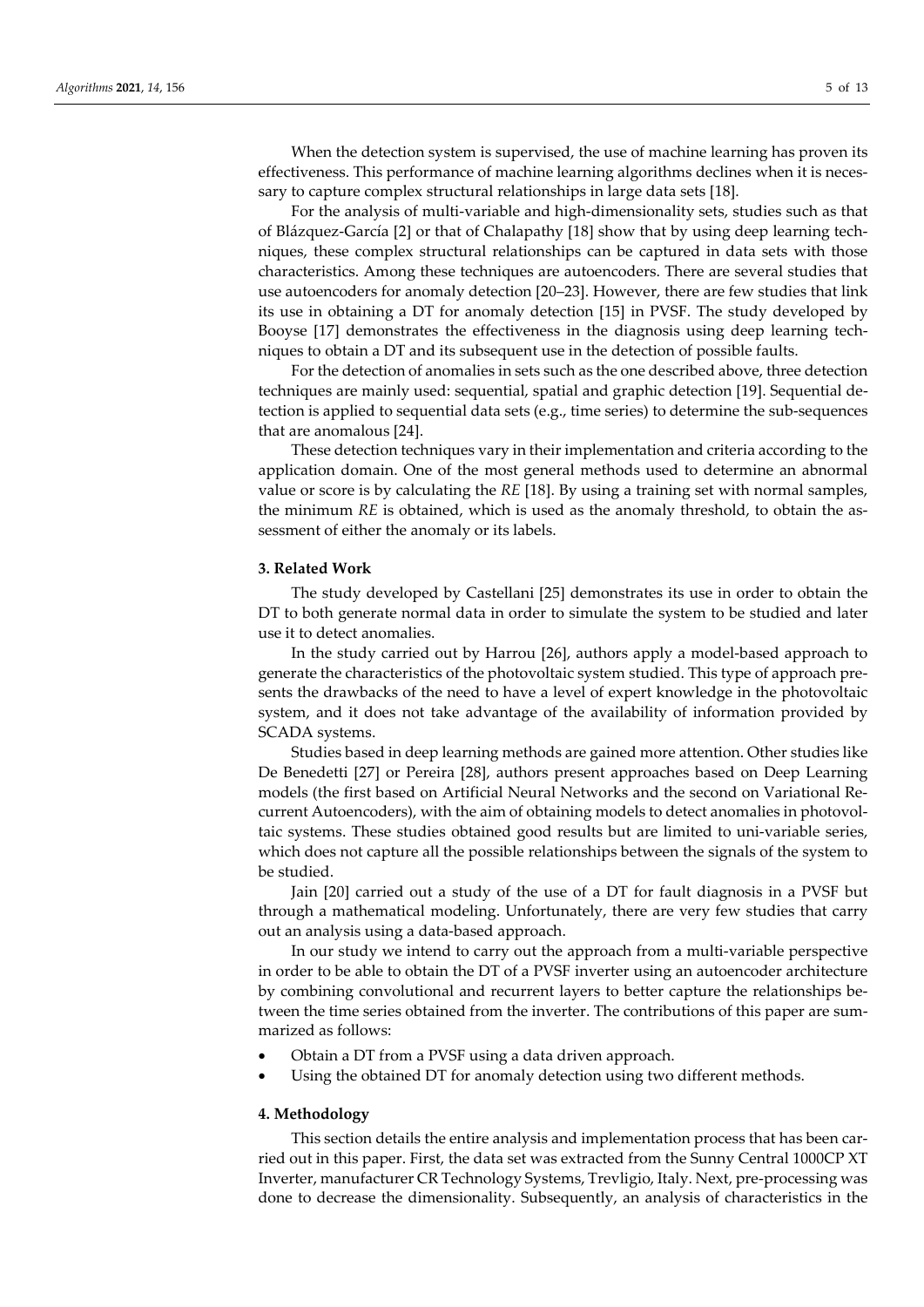time and frequency domains was carried out to study their possible impact on the performance of the proposed model. To obtain the DT, the use of an autoencoder is proposed. Finally, the reconstruction error of the digital twin obtained is used as a reference for the anomaly detection system.

## *4.1. Exploratory and Data Analysis*

The starting data set was obtained from an Inverter of the SMA firm model SC-1000CP-XT in the period between 1 July 2019 until 16 March 2020 and consists of a daily CSV file with 288 measurements of 259 different metrics.

The following pre-processing tasks were performed on this data set:

- We removed all categorical variables from data sets.
- We identified the variables that establish the temporal index of the set.
- We selected data only from the time slot corresponding to the incidence of sunlight.
- We used the Kendall method to study the correlation between the different signals, eliminating highly correlated signals (with an index greater than 0.9), with the aim of reducing the dimensionality of the set.
- We studied by subsets, dividing the main signals (those that are direct inputs or outputs to the Inverter) into a subset and the rest, coinciding with the String currents, which are separated depending on their Strings monitor (8 signals per monitor, 14 monitors total).

We determined from this analysis that only the variables of the main subset provided valuable information. Thus, the final data set only includes 10 metrics and 120 daily measurements of each of them.

#### *4.2. Time Domain Analysis*

For the analysis in the time domain, the following four characteristics were initially selected for the analysis: the mean, variance, kurtosis and skewness, to determine the distribution of the data set, its symmetry and presence of bias, detecting a high dispersion in the measurements of the signals, as well as a strong presence of bias in them. To improve the distribution of the set, a logarithmic smoothing was carried out.

Subsequently, the Augmented Dickey-Fuller test was performed to check the seasonality of the signals, obtaining a *p*-value equal to zero. To verify the existence of patterns in the different signals, Autocorrelation Function (ACF) and Partial Autocorrelation Function (PACF) were used, observing the presence of a predictability pattern as seen in Figure 1 in one of the metrics selected for the study.





#### *4.3. Frequency Domain Analysis*

To perform the analysis in the frequency domain, initially, the Fourier transform of the data set was applied. An examination of the frequency distribution of the signals was carried out, choosing one day as the time interval for the study. In Figure 2, the normality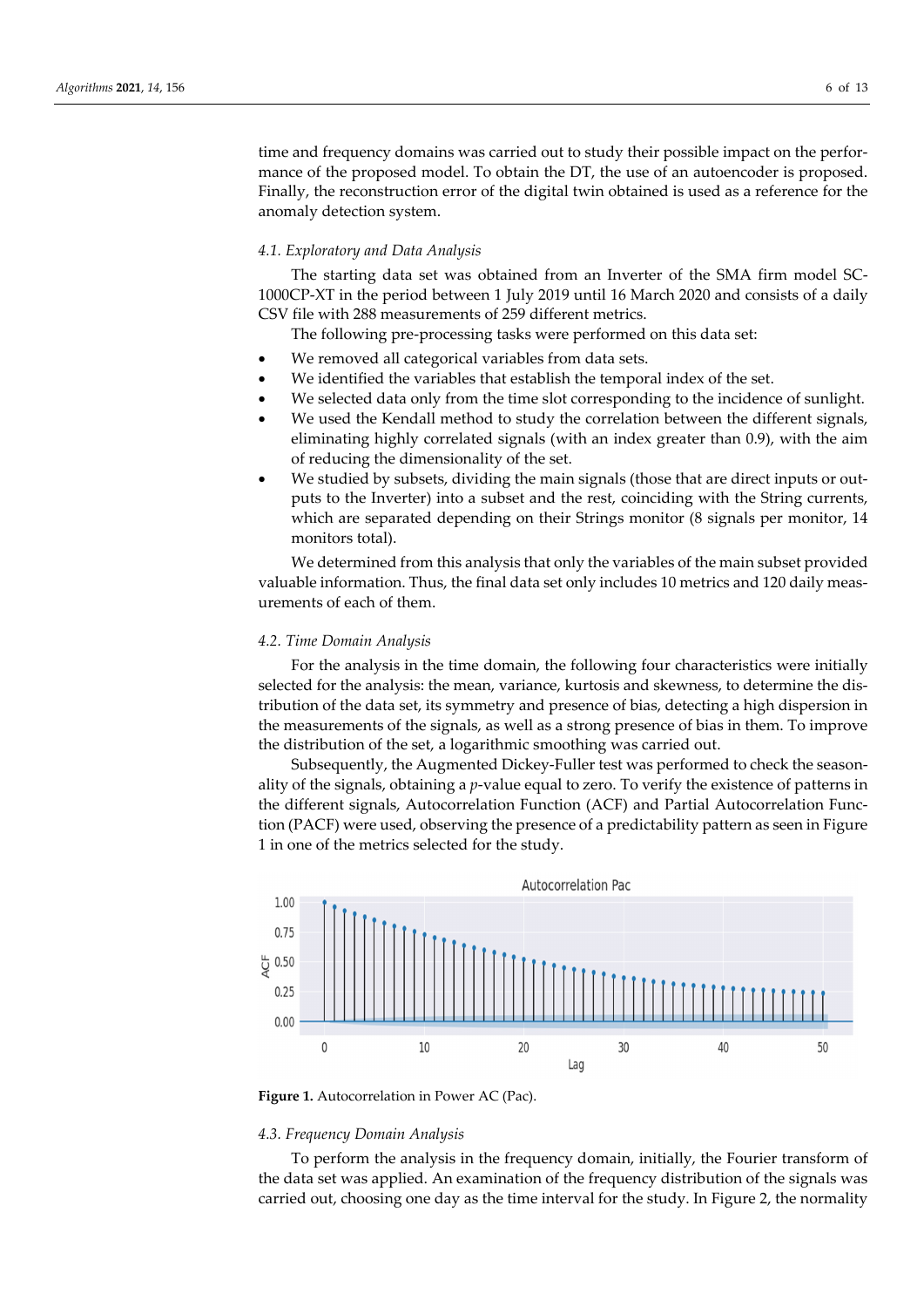

of the signal in the frequency of the Pac signal is shown; for a better visualization, several percentiles (5, 10 and 15) were defined.



To check the effect of possible noise, the signals were processed, applying a filtering process using the Butterworth method and using two filtering processes to check its incidence on the signals, one using a low-pass filter and the other using a filter passband. We obtained a "cleaner" signal in the case of the low-pass filter. By using this filtering process, a new set with the signals filtered with a low-pass filter was generated.

#### *4.4. Architecture of the Digital Twin*

To obtain the DT, we propose the use of an autoencoder architecture. This choice is due to characteristics of this type of architecture to encode the signals, which allows a better understanding of the relationships between the signals to obtain the model. For this, a combination of different layers was used in the architecture as follows:

- Encoder:
	- Convolutional Conv1D Layer: the objective of this layer is to extract the most significant characteristics from the data set.
	- Convolutional Conv1dTranspose Layer: the objective of this layer is to return to the configuration of the input, keeping the characteristics learned by the previous layer.
	- LSTM Recurrent Layer: By using this layer, it is intended that the network can learn the temporal relationships that are established between a multivariate data set.
	- RepeatVector reorganization layer: This layer is used as an adapter that allows the Encoder output to be concatenated with the Decoder input.
- Decoder:
	- LSTM Recurrent Layer: By using this layer, it is intended that the network can decode the temporal relationships established between a multivariate data set.
	- TimeDistributed Recurring Layer: This layer is used as a container for a Dense layer so that each weight can produce an output at each instant of time (time step).

The combination of Conv1D and LSTM layers allows mixing characteristics of the time series (Conv1D) and the time relationships between the different series. Table 1 shows the characteristics of the proposed autoencoder.

By using the DT, it is proposed to obtain the reconstruction of the system signals, as well as its reconstruction error, to be able to establish using this reconstruction error as a threshold for detecting anomalies.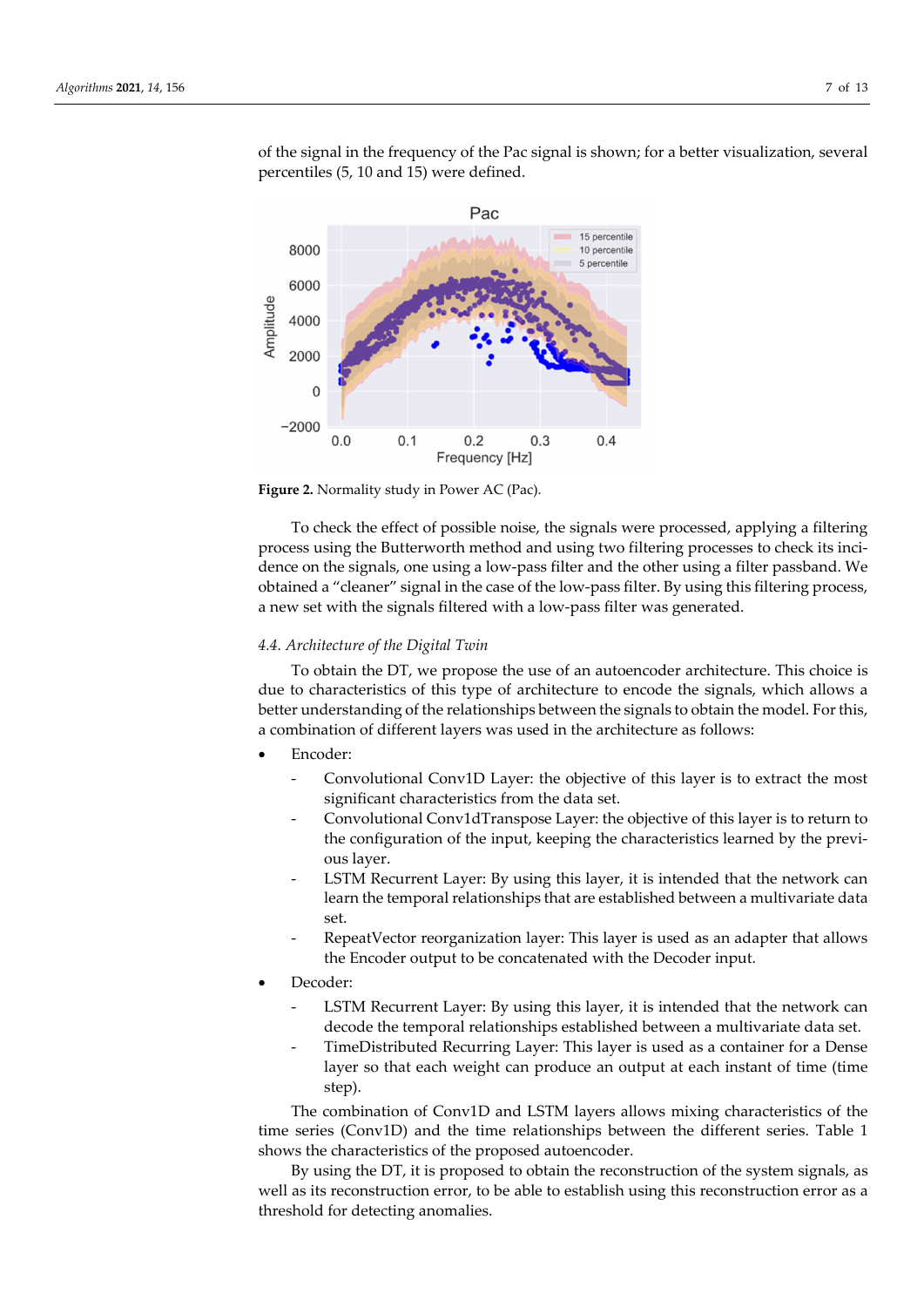|         | <b>Layers</b>    | <b>Characteristics</b>                    |  |  |
|---------|------------------|-------------------------------------------|--|--|
|         | Input            | Shape: time steps x metrics               |  |  |
|         |                  | Number of filters: 64                     |  |  |
|         |                  | Kernel size: 7                            |  |  |
|         | Convolutional1D  | Regularization function: $L2 = 0.0001$    |  |  |
|         |                  | Activation function: 'relu'               |  |  |
| Encoder | Dropout          | Frequency: 0.2                            |  |  |
|         | Transpose Conv1D | Number of filters: metrics                |  |  |
|         |                  | Kernel size: 7                            |  |  |
|         |                  | Number of layers: 2                       |  |  |
|         | <b>LSTM</b>      | Number of output units: 128 and 64        |  |  |
|         |                  | Activation function: 'relu'               |  |  |
|         | Repeat Vector    | Repetition factor: metrics                |  |  |
|         |                  | Number of layers: 2                       |  |  |
| Decoder | <b>LSTM</b>      | Number of output units: 64 and 128        |  |  |
|         |                  | Activation function: 'relu' and 'softmax' |  |  |
|         | Time Distributed | Layer: Dense (Number of Units: metrics)   |  |  |

**Table 1.** Characteristics of the Autoencoder.

#### *4.5. Algorithms for Anomaly Detection*

In this paper, we propose two methodologies based on the detection of anomalies using the  $RE$ . The first method (or local detection) captures the residual deviation of the model obtained with respect to the real system, establishing a threshold for labeling the anomaly between mild or serious. The second method (fine detection) checks the behavior in a period in order to establish if the supposed anomaly could be just an error in the measurement or if we are in the presence of an anomalous behavior (persistence of the anomaly in a period of time). They are briefly detailed below:

- First method: A set of thresholds are established using as a criterion the degree of deviation  $\delta$  up to a 15% variation with respect to the RE:
	- If  $\delta > RE \rightarrow$  slight anomaly.
	- $0.1\delta > RE \rightarrow$  If  $0.15\delta > RE \rightarrow$  serious anomaly.
- Second method: The  $RE$  is defined as threshold, and the following criteria are established for labeling the anomaly:
	- If at least 80% of the signals at the same instant of time  $t$  show  $\delta > RE$ .
	- If the deviation  $\delta$  hasbeen repeated in at least  $\pm 5t \rightarrow$  serious anomaly.

The steps implemented for the anomaly detection system are described below:

- 1. Obtain the reconstruction set ,  $\hat{X}_t = \{\hat{x}_{1t}, ..., \hat{x}_{kt}\}\$  with the prediction of our model using the training  $X_t = \{x_{1t}, ..., x_{kt}\}.$
- 2. With this reconstruction set, the ER reconstruction error on the training set is obtained.
- 3. Obtain the reconstruction set  $\hat{X}_t = {\hat{x}_{1t}, ..., \hat{x}_{kt}}$  with the prediction of our model using the test set  $X_t = \{x_{1t}, ..., x_{kt}\}.$
- 4. On the set  $\hat{X}_t$ , apply the first method.
- 5. On the set  $\hat{X}_t$ , apply the second method.

Subsequently, an evaluation of the effectiveness in detecting anomalies of the models obtained through the different processing techniques was carried out. For this purpose, a set of manually labeled samples was used according to the criteria of experts, and using metrics such as precision, recall or AUC, the proposed methods were evaluated.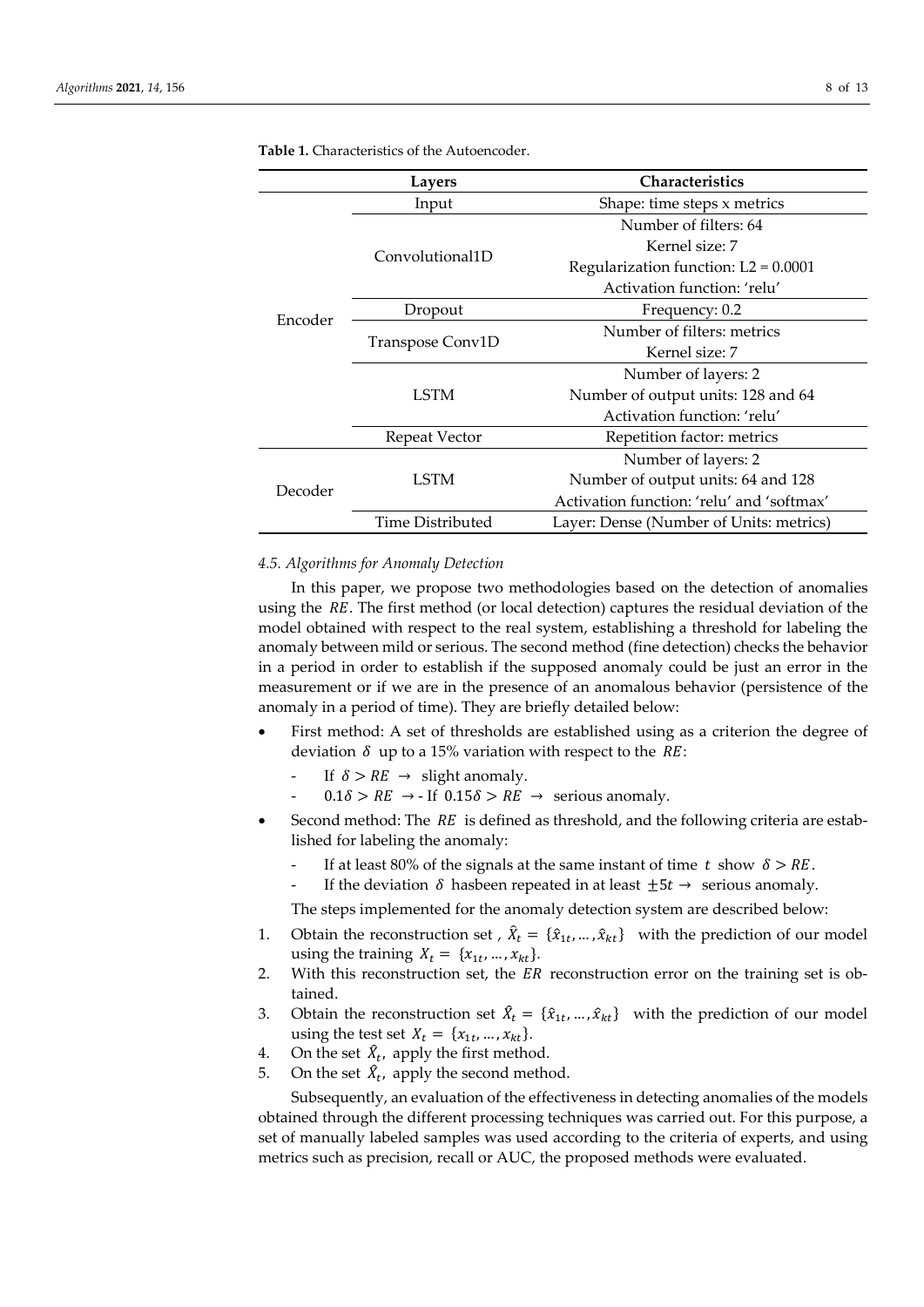## **5. Experiments and Results**

This section shows and analyzes the results of the experiments carried out. Initially, the characteristics of the subsets resulting from the application of both the pre-processing stages and the analysis in the time and frequency domain are shown. Subsequently, their impact on obtaining the DT is analyzed, as well as validated in the detection of anomalies. In Table 2 we show the time intervals chosen for the training, validation and test sets.

**Table 2.** Characteristics of the data sets.

|            | Periods                               | <b>Samples</b> |
|------------|---------------------------------------|----------------|
| Training   | "10 October 2019": "17 December 2019" | 8349           |
| Validation | "27 August 2019": "27 September 2019" | 3872           |
| Test       | "21 December 2019": "15 March 2020"   | 10.406         |

#### *5.1. Experiment Design*

The design of experiments was divided into two stages: a first stage, where four different data sets were obtained by applying data cleaning techniques, time domain, frequency domain and a combination of all the above (as seen in Table 3). The DT was applied to these different data sets in order to check the effect of processing techniques on DT performance. Subsequently, the anomaly detection process was carried out to verify the effectiveness of the DT and the effect of the processing techniques on it, with the DT being selected that presents the best anomaly detection score. In the second stage, we established a comparison between three DL methods and one auto-regressor method in order to evaluate the performance of the proposed DT.

**Table 3.** Applied processing techniques.

|                            | Techniques                  |  |  |
|----------------------------|-----------------------------|--|--|
|                            | Data cleaning               |  |  |
| Pre-processing             | Reduction of dimensionality |  |  |
| Time                       | Logarithmic Smoothing       |  |  |
|                            | Seasonal Decomposition      |  |  |
| Frequency                  | Low-pass filter             |  |  |
|                            | Logarithmic Smoothing       |  |  |
| Time-Frequency Combination | Seasonal Decomposition      |  |  |
|                            | Low-pass filter             |  |  |

### *5.2. Results*

To carry out the evaluation of our model in the detection of anomalies, a time interval of seven days was selected, from 7 February 2020 to 13 February 2020. Manual labeling of the anomalous samples was performed according to the experts. Table 4 shows the results for the proposed model. In the two first rows, we present the results obtained by the proposed model based on the loss and the *RE*. In the last rows, we present the results in the detection of anomalies using the methods previously described. It can be noticed that, despite having a lower loss and reconstruction error, the corresponding DT performance declines in terms of anomaly detection. This is because the more intensive the data processing is, the more prone to discard features that can help the model to learn better the physical system.

**Table 4.** DT performance in different parts and domains (cells in bold report best scores).

|               |          | Pre-Processing | Time   | Freg.  | Time/Freq. |
|---------------|----------|----------------|--------|--------|------------|
| $\mathcal{L}$ | Training | 0.0061         | 0.0089 | 0.0020 | 0.0021     |
|               | Test     | ).0196         | 0.0374 | 0.0047 | 0.0036     |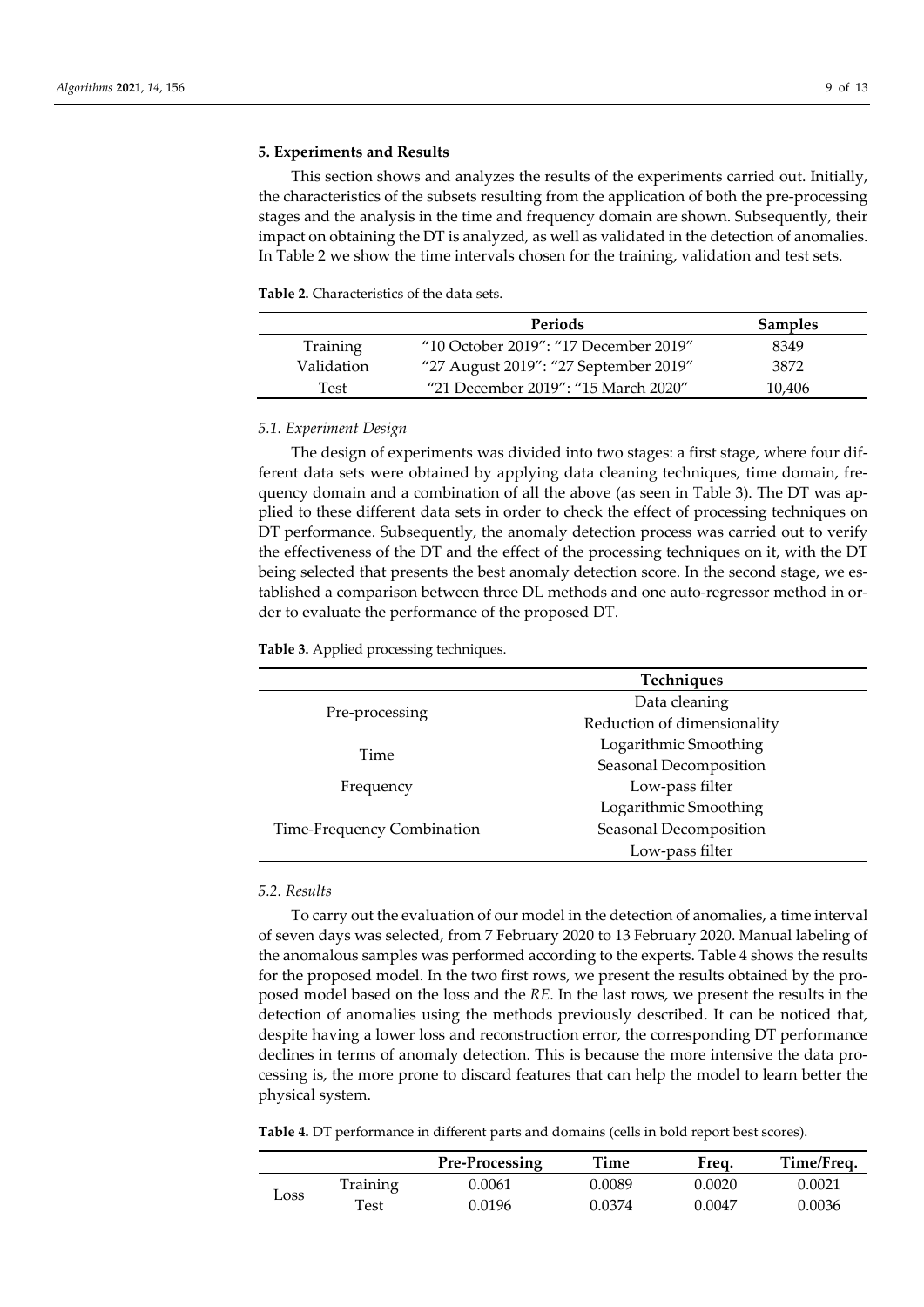| <b>RE</b> | Training   | 0.0441 | 0.0698 | 0.0362 | 0.0295                   |
|-----------|------------|--------|--------|--------|--------------------------|
|           | Test       | 0.1074 | 0.1707 | 0.0588 | 0.0439                   |
| F. Mth.   | Precision  | 0.38   | 0.19   | 0.04   | 0.08                     |
|           | Recall     | 0.83   | 0.76   | 0.73   | 0.69                     |
|           | AUC.       | 0.89   | 0.83   | 0.63   | 0.72                     |
| S. Mth.   | Precision  | 0.53   | 0.39   |        | -                        |
|           | Recall     | 0.92   | 0.92   |        | $\overline{\phantom{0}}$ |
|           | <b>AUC</b> | 0.97   | 0.93   |        |                          |

In the second stage, it was decided to make the comparison of our model in the data set only with pre-processing, against the following configurations: CNN autoencoder (A\_CNN), with two convolutional layers (Conv1D) in the encoder and two layers transposed from the convolutional (Conv1DTranspose) in the decoder; LSTM autoencoder (A\_LSTM), two LSTM layers in the encoder and two LSTM layers in the decoder; Simple LSTM (S\_LSTM), a single LSTM layer with L2 = 0.0001, and a Dense layer at the output. Finally, the Vector Auto Regression (VAR) method was used. Results of these samples are shown in Tables 5 and 6. For the evaluation of the first method, all anomalies were selected.

**Table 5.** Number of automatically detected anomalies.

|                                                     |            | 7 February to 13 February |
|-----------------------------------------------------|------------|---------------------------|
| <b>Total Samples</b>                                | 840        |                           |
|                                                     | DT         | 380                       |
|                                                     | A_CNN      | 221                       |
| Anomalies detected by applying the first method     | A LSTM     | 442                       |
|                                                     | S LSTM     | 513                       |
|                                                     | <b>VAR</b> | 201                       |
|                                                     | DT         | 45                        |
|                                                     | A_CNN      | 39                        |
| Anomalies detected by applying the second<br>method | A LSTM     | 24                        |
|                                                     | S_LSTM     | 18                        |
|                                                     | VAR        | $\theta$                  |
| Manually tagged anomalies                           |            | 26                        |

**Table 6.** Comparison results of between different algorithms (cells in bold report best scores).

|         |           | DТ   | A CNN | A LSTM | <b>S LSTM</b> | VAR        |
|---------|-----------|------|-------|--------|---------------|------------|
|         | Precision | 0.38 | 0.09  | 0.04   | 0.03          | 0.09       |
| F. Mth. | Recall    | 0.83 | 0.76  | 0.80   | 0.61          | 0.73       |
|         | AUC.      | 0.89 | 0.75  | 0.64   | 0.49          | 0.75       |
|         | Precision | 0.53 | 0.51  | 0.87   | 0.88          | <b>INF</b> |
| S. Mth. | Recall    | 0.92 | 0.76  | 0.80   | 0.61          | $\theta$   |
|         | AUC.      | 0.97 | 0.86  | 0.89   | 0.80          | 0.5        |

As can be seen, the proposed DT model obtains the best recall and AUC values, although it presents a lower precision in the second anomaly detection method compared to models using only LSTM (A\_LSTM and S\_LSTM). Another point to highlight is that the model presents a consistent and better performance in both methods. Conversely, VAR completely fails in detecting anomalies for the second method.

As can be seen in Figure 3, the proposed model presents a more robust response to the anomalies detected by the second proposed method, despite the possible influence of weather conditions. This gives us clues about including the climatic variables in the model for improving its detection performance.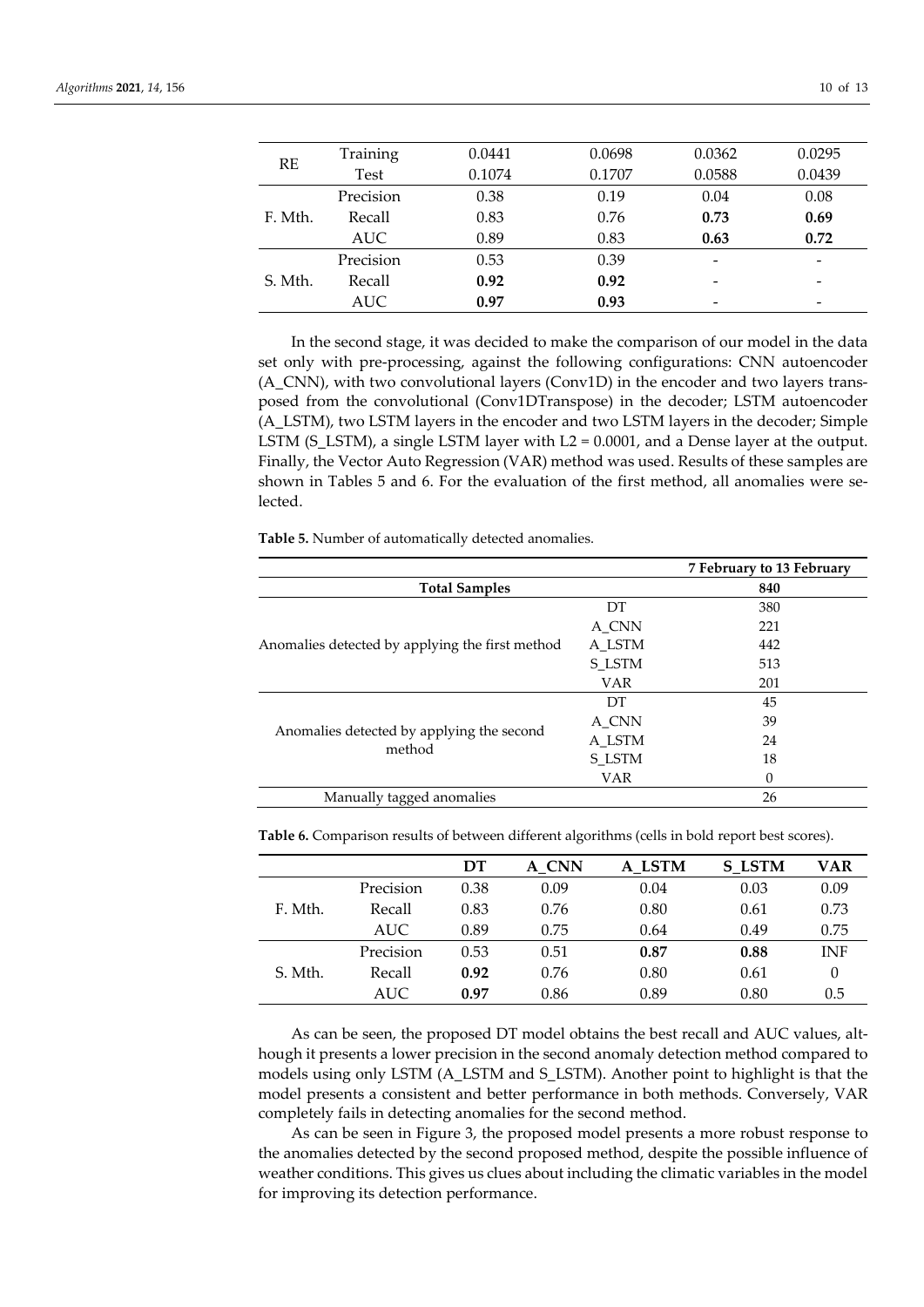

**Figure 3.** Anomalies detected by the proposed model using the second method in Power AC (Pac).

### **6. Conclusions and Future Work**

In the present paper, a procedure was developed to obtain the Digital Twin of a system through the analysis of time series and through the application of Deep Learning techniques and using it to detect anomalies. For the solution of the objective, a pre-processing and analysis of characteristics was carried out first, carrying out a study of their influence on the studied signals, and later analyzing their influence on the proposed task.

To obtain the Digital Twin, an approach based on deep learning using autoencoders was used, thereby combining convolutional layers and LSTM, as well as the influence of different parameters and the objective of obtaining the Digital Twin with a reconstruction error close to 0.1.

Subsequently, several experiments were carried out to determine the influence of the pre-processing of the signals both in obtaining the DT and in the subsequent detection of anomalies. It was observed that the application of processing techniques in both frequency and time domains improves the response of the model, reducing the loss function and the reconstruction error. However, the application of these techniques has two effects depending on the method used to detect anomalies: one, causing the model to be more susceptible to non-anomalous oscillations in the signals; two, the model does not detect any anomaly.

Considering these results, several ideas have been raised for future work to carry out, as described below:

- We plan to connect the DT to its physical system during periods with special conditions so that the DT can learn more specific situations that can mislead the detection of anomalies. This connection can be also useful to teach the DT how to simulate some parameters of the physical system and the earlier detection of potential failures.
- One limitation of this study is the lack of meteorological variables, which provide vital information for the analysis and better understanding of the temporal relationships established between the different signals. In future work, we will perform further experimentation by including these variables when predicting anomalies.

**Author Contributions:** Conceptualization, K.A. and R.B.; methodology, K.A. and R.B.; software, K.A.; validation, K.A. and R.B.; formal analysis, K.A. and R.B.; investigation, K.A. and R.B.; resources, K.A. and R.B.; data curation, K.A.; writing—original draft preparation, K.A.; writing—review and editing, R.B.; visualization, K.A.; supervision, R.B.; project administration, K.A. and R.B. All authors have read and agreed to the published version of the manuscript.

**Funding:** This project has been funded by the Ministry of Economy and Commerce with project contract TIN2016-88835-RET and by the Universitat Jaume I with project contract UJI-B2020-15.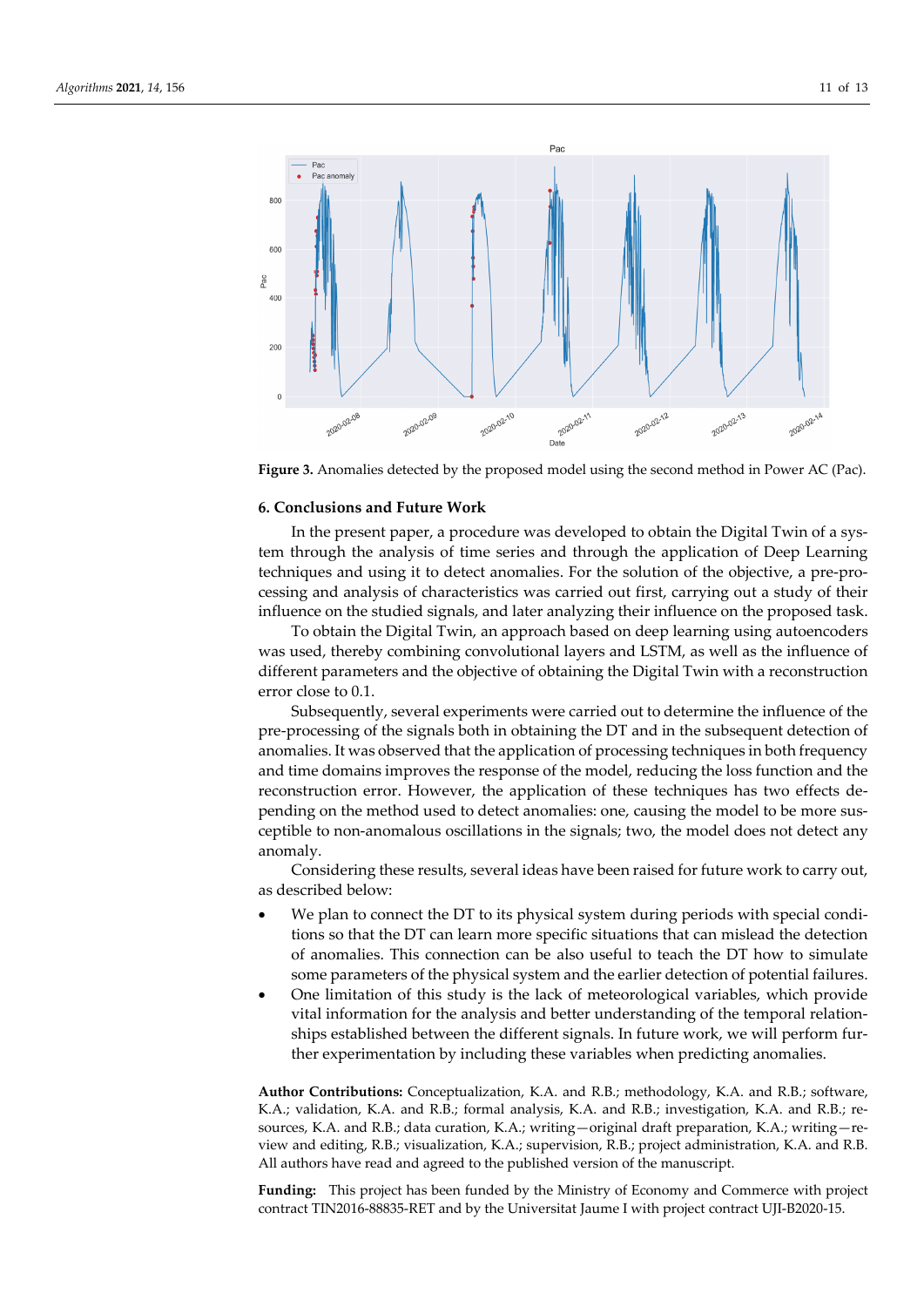**Institutional Review Board Statement:** Not applicable.

**Informed Consent Statement:** Not applicable.

**Data Availability Statement:** Data used in the experiments are publicly available through the following URL: https://krono.act.uji.es/DigitalTwins/PSFV\_dataset.txt (accessed on 21 March 2021).

**Conflicts of Interest:** The authors declare no conflict of interest.

## **References**

- 1. International Energy Agency. *Solar PV Reports*; IEA: Paris, France, 2020. Available online: https://www.iea.org/reports/solar-pv (accessed on 22 February 2021).
- 2. Blázquez-García, A.; Conde, A.; Mori, U.; Lozano, J.A. A review on outlier/anomaly detection in time series data. *arxiv Prepr.*  **2020**, arXiv: 2002.04236.
- 3. Bacciu, D. Unsupervised feature selection for sensor time-series in pervasive computing applications. *Neural Comput. Appl.* **2016**, *27*, 1077–1091.
- 4. Herff, C.; Krusienski, D.J. Extracting Features from Time Series. In *Fundamentals of Clinical Data Science*, Springer: Cham, Germany, 2019; pp. 85–100.
- 5. Brandes, O.; Farley, J.; Hinich, M.; Zackrisson, U. The Time Domain and the Frequency Domain in Time Series Analysis. *Swed. J. Econ.* **1968**, *70*, 25.
- 6. Laghari, W.M.; Baloch, M.U.; Mengal, M.A.; Shah, S.J. Performance Analysis of Analog Butterworth Low Pass Filter as Compared to Chebyshev Type-I Filter, Chebyshev Type-II Filter and Elliptical Filter. *Circuits Syst.* **2014**, *2014*, 209–216.
- 7. Goodfellow, I.; Bengio, Y.; Courville, A.; Bengio, Y. *Deep Learning*; MIT Press: Cambridge, MA, USA, 2016.
- 8. O'Shea, K.; Nash, R. An Introduction to Convolutional Neural Networks. *arxiv* **2015**, arXiv:1511.08458.
- 9. Hochreiter, S.; Schmidhuber, J. Long short-term memory. *Neural Comput.* **1997**, *9*, 1735–1780.
- 10. Karim, F.; Majumdar, S.; Darabi, H.; Chen, S. LSTM Fully Convolutional Networks for Time Series Classification. *IEEE Access* **2018**, *6*, 1662–1669.
- 11. Park, P.; Marco, P.D.; Shin, H.; Bang, J. Fault Detection and Diagnosis Using Combined Autoencoder and Long Short-Term Memory Network. *Sensors* **2016**, *19*, 4612.
- 12. Baldi, P. Autoencoders, Unsupervised Learning, and Deep Architectures. *Proc. ICML Workshop Unsupervised Transf. Learn.* **2012**, *27*, 37–50.
- 13. Grieves, M.; Vickers, J. Digital Twin: Mitigating Unpredictable, Undesirable Emergent Behavior in Complex Systems. In *Transdisciplinary Perspectives on Complex Systems*; Springer: Cham, Germany, 2017; pp. 85–113.
- 14. Fuller, A.; Fan, Z.; Day, C.; Barlow, C. Digital Twin: Enabling Technologies, Challenges and Open Research. *IEEE Access* **2020**, *8*, 108952–108971.
- 15. Barricelli, B.R.; Casiraghi, E.; Fogli, D. A survey on digital twin: Definitions, characteristics, applications, and design Implications. *IEEE Access* **2019**, *7*, 167653–167671.
- 16. Hartmann, D.; Van der Auweraer, H. Digital Twins. Progress in Industrial Mathematics: Success Stories: The Industry and the Academia Points of View. Vol. 5, p. 3. 2021.
- 17. Booyse, W.; Wilke, D.N.; Heyns, S. Deep digital twins for detection, diagnostics and prognostics. *Mech. Syst. Signal Process.* **2020**, *140*, 106612.
- 18. Chalapathy, R.; Chawla, S. Deep Learning for Anomaly Detection: A Survey. *arxiv* **2019**, arXiv:1901.03407.
- 19. Chandola, V.; Banerjee, A.; Kumar, V. Anomaly detection: A survey. *ACM Comput. Surv.* **2009**, *41*, 15.
- 20. Jain, P.; Poon, J.; Singh, J.P.; Spanos, C.; Sanders, S.R.; Panda, S.K. A Digital Twin Approach for Fault Diagnosis in Distributed Photovoltaic Systems. *IEEE Trans. Power Electron.* **2020**, *35*, 940–956.
- 21. Zhang, C.; Song, D.; Chen, Y.; Feng, X.; Lumezanu, C.; Cheng, W.; Ni, J.; Zong, B.; Chen, H.; Chawla, N.V. A Deep Neural Network for Unsupervised Anomaly Detection and Diagnosis in Multivariate Time Series Data. *Proc. AAAI Conf. Artif. Intell.*  **2019**, *33*, 1409–1416.
- 22. Lin, S.; Clark, R.; Birke, R.; Schönborn, S.; Trigoni, N.; Roberts, S. Anomaly Detection for Time Series Using VAE-LSTM Hybrid Model. In Proceedings of the de ICASSP 2020—2020 IEEE International Conference on Acoustics, Speech and Signal Processing (ICASSP), Barcelona, Spain, 4–8 May 2020.
- 23. Yin, C.; Zhang, S.; Wang, J.; Xiong, N.N. Anomaly Detection Based on Convolutional Recurrent Autoencoder for IoT Time Series. *IEEE Trans. on Syst. Man Cybern. Syst.* **2020**, doi: 10.1109/TSMC.20202968516.
- 24. Mahoney, M.V.; Chan, P.K.; Arshad, M.H. *A Machine Learning Approach to Anomaly Detection*; Tech. rep. CS–2003–06; Department of Computer Science, Florida Institute of Technology Melbourne, Melbourne, FL, USA. 2003.
- 25. Castellani, A.; Schmitt, S.; Squartini, S. Real-World Anomaly Detection by using Digital Twin Systems and Weakly-Supervised Learning. *IEEE Trans. Ind. Inform.* **2020**, doi: 10.1109/TII.2020.3019788.